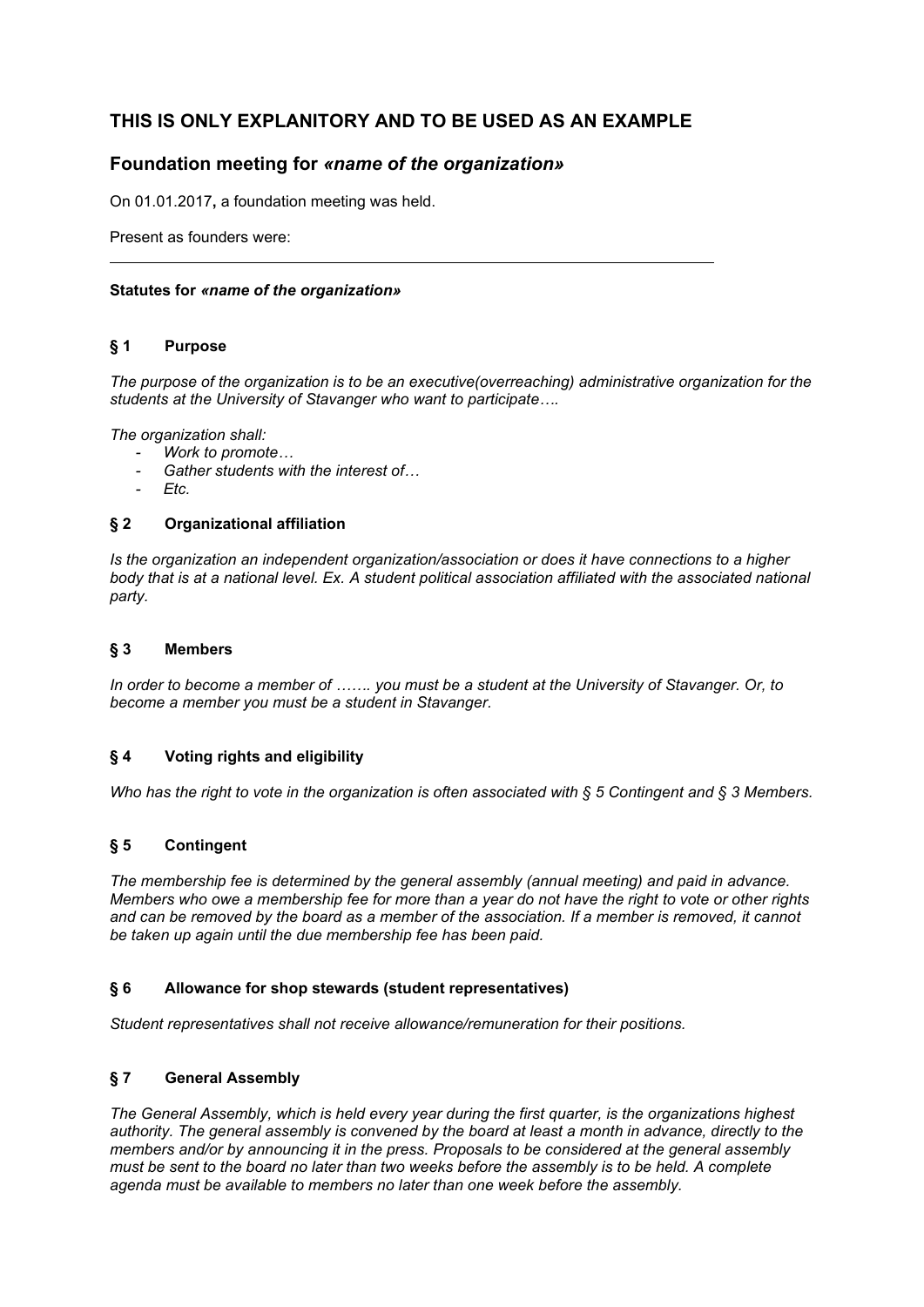*All members have access to the general assembly. The general assembly might invite other people/ and or the media to attend.* 

*The general assembly is quorum with the number of voting members present. No one has more than one vote, and voting cannot take place by proxy.*

*Proposals for amendments to the statutes of the organization that have not been submitted to the agenda no later than one week before the general assembly cannot be considered at the general assembly. Other cases can be processed and decided when 2/3 of those present requests it. Such a decision can only be made in connection with the approval of the agenda.* 

#### **§ 8 Management of the general assembly**

*The general assembly is governed by an elected moderator/chairman. The chairman/moderator does not have to be a member of the organization.* 

#### **§ 9 Voting at the general assembly**

*Unless anything else is decided, a decision is valid when it is made by a simple majority of the votes cast. Blank votes shall be deemed as not to have been cast.* 

*Elections take place in writing if there are more than one suggestion. Only proposed candidates can be entered on the ballot paper. If several are to be elected by the same ballot, the ballot papers must contain the number of different candidates to be elected by the ballot in question. Ballot papers that are blank, or that do not contain proposed candidates, or other numbers of candidates than those to be elected, do not count, and the votes are considered not cast.* 

*When an election takes place individually and a candidate does not obtain more than half of the vote cast, a bound re-election is held between the two candidates who have obtained the most votes. If there is another tie vote, the election is determined by drawing lots.* 

*When several people are to be elected in an election, everyone must, in order to be considered elected, have more than half of the votes cast. This does not apply to the election of deputies. If not, enough candidates have achieved this in the first instance, they are considered elected who have received more than half of the votes. A bound re-election is then held between the other candidates, and after this vote, those who have received the most votes are considered elected. If there is a new election tie vote, the election is determined by drawing lots.* 

#### **§ 10 Tasks of the general assembly**

*The general assembly shall:*

- *1. Process the annual report*
- *2. Process accounts in audited form*
- *3. Process received proposals*
- *4. Determine contingent*
- *5. Adopt a budget*
- *6. Select:* 
	- *a. President and Vice president*
	- *b. Board members*
	- *c. Accountant*

#### **§ 11 Extraordinary general assembly's**